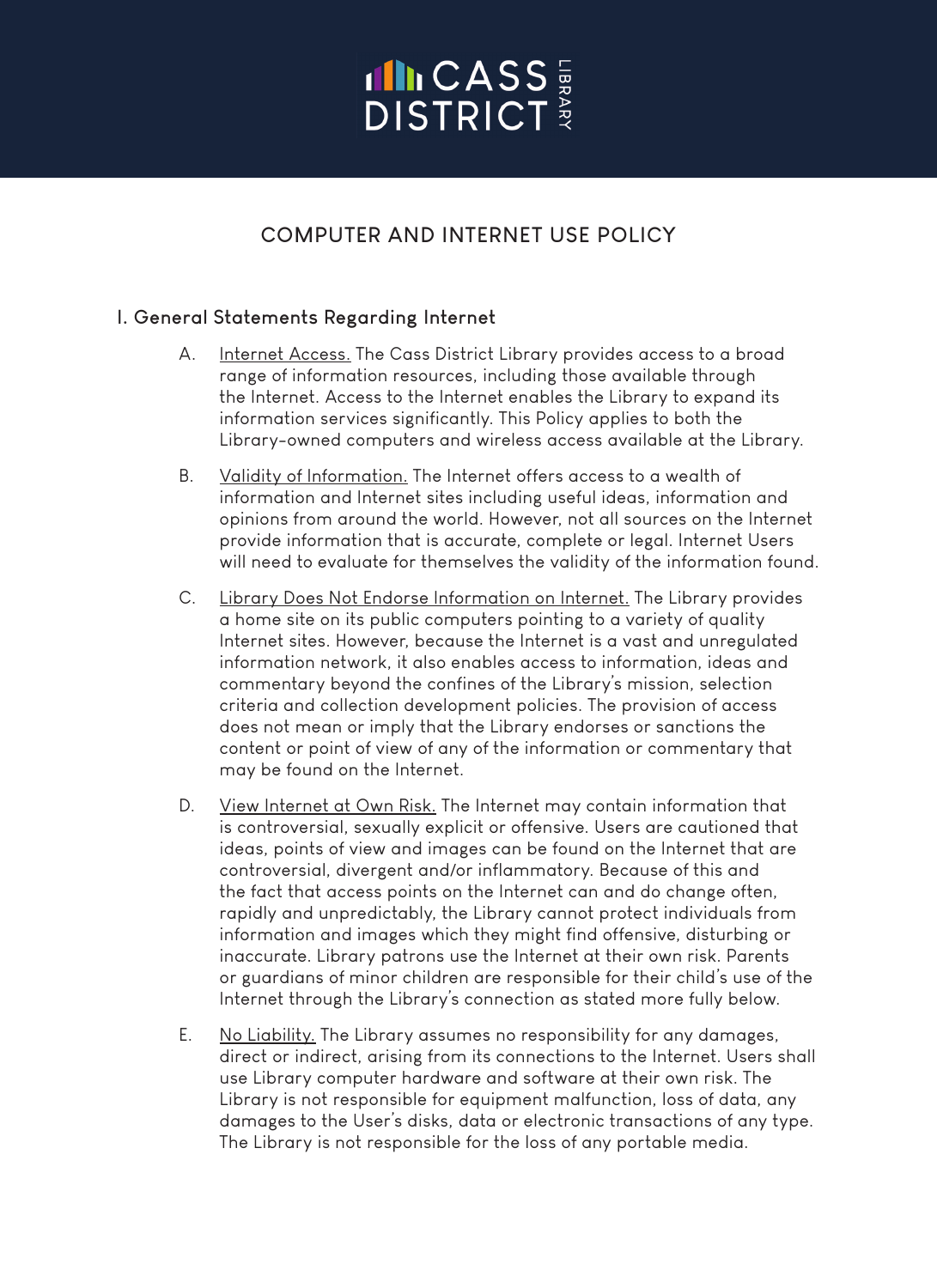## **II. Nature of the Public Library Setting**

- A. Respect Others. Because Library patrons of all ages, backgrounds and sensibilities are using the computers, Library Internet Users are asked to be sensitive to other's values and beliefs when accessing potentially controversial information and images.
- B. Use with Caution of Risks. Users are cautioned that, because security in an electronic environment such as the Internet cannot be guaranteed, all transactions, files, accounts and communications are vulnerable to unauthorized access and use. Users should be cautious about using the public computers or public Internet Access for sensitive, private or valuable information or transactions because safety from unauthorized access and use cannot be guaranteed. The Library is not responsible for any damages or loss that results from unauthorized access or use of User's files, accounts, communications or similar documents.

## **III. Internet Filtering; Children Under 18**

- A. Internet Filtering General
	- 1. *Filtered Access.* In order to comply with the requirements of the Children's Internet Protection Act ("CIPA") and Michigan's Public Act 212 of 2000 ("PA 212"), all computer terminals are filtered. Further, the Library's wireless access is also filtered. Filtered access means the computer or wireless system has a program installed that is designed to restrict minors from receiving obscene materials or sexually explicit materials that is harmful to minors as defined by PA 212 and visual depictions that are obscene, child pornography or harmful to minors as defined by CIPA. This filtering method is designed to prevent access by minors to inappropriate matter on the Internet. Children under the age of 18 shall only use the Library computers designated and posted for use by minors.
	- 2. *Safety of Minors Regarding E-Mail.* The Library does not filter e-mail or other direct electronic communications. It is the responsibility of the parent or guardian to educate the minor on safety and security and monitor the use of these communications.
	- 3. *Internet Access.* Patrons wishing to access the Library's read and accept the Library's Internet Use Policy by initialing the current policy before use. All patrons should be able to show proof of identification if requested by a staff member.
- B. Internet Filtering Patrons 18 Years of Age or Older
	- 1. *Disable Filters.* Patrons 18 years of age or older may request to have the filters disabled for bona fide research or other lawful purposes. The Library's wireless access cannot be disabled, so any patron who desires to have the filters disabled must use the Library's computers.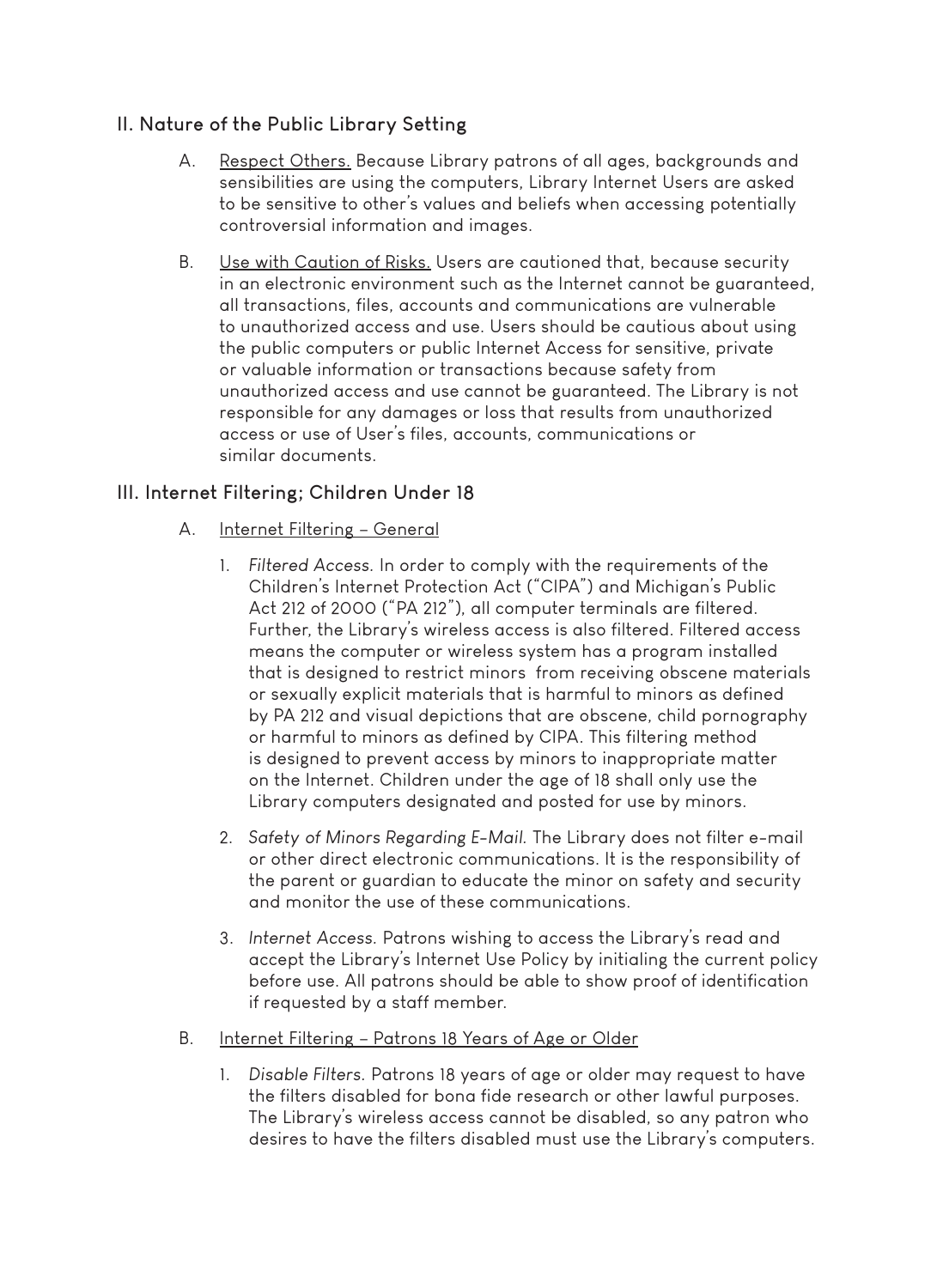2. *Unblock Sites.* Individuals 18 years of age or older who believe an Internet site has been improperly blocked can request that the site be "unblocked." A request to unblock may be made to a Library staff member. The staff member shall review the site within a reasonable time and make a determination. If the patron desires to appeal the staff member's determination, an appeal request to unblock should be in writing to the Library Director and signed by the person making the request. A decision on the site's status will be made by the Director, who will prepare a written reply to the individual submitting the form.

#### C. Internet Filtering – Patrons Under 18 years of Age

- 1. *Responsibility of Parents and Legal Guardians.* As with other materials in the Library's collection, it is the Library's Policy that parents or legal guardians are responsible for deciding which library resources are appropriate for their children. The Library urges parents and guardians to discuss Internet use with their children and to monitor their use of this educational tool. Parents and youth patrons are encouraged to participate in the Library's training offered on Internet use that explains both the benefits and pitfalls inherent in its use.
- 2. *Library Card.* Patrons under 18 years of age wishing to access the Library's terminals or wireless access must check in with the circulation desk.
- 3. *Unfiltering Terminals.* Minors who are 17 years old may only have the filters (filters used to filter visual depictions of obscenity, child pornography and materials that are deemed harmful to minors as prohibited by CIPA) disabled on a computer used by that patron for (1) bona fide research or other lawful purposes and (2) only if a parent or legal guardian has accompanied them to the Library and is sitting at the computer station or terminal at all times. Patrons under the age of 17 may not ask for the terminal to be unfiltered pursuant to the requirements of CIPA.
- 4. *Unblocking Websites.* Patrons under the age of 18 may request in writing that a particular site be unblocked, but only if the site does not include obscene or sexually explicit materials deemed harmful to minors or other materials prohibited by law. The Library Director shall make that determination.

#### **IV. Procedure for Use**

A. Reservation/Time Limits. If a User wishes to use the Internet station, may find an available computer. Computer use is on a first come, first served basis. The User may sign up to use the Internet station for periods of only two (2) hours at a time. Use of the Internet stations is available on a first-come-first-served basis, as shown on the sign-up sheets at the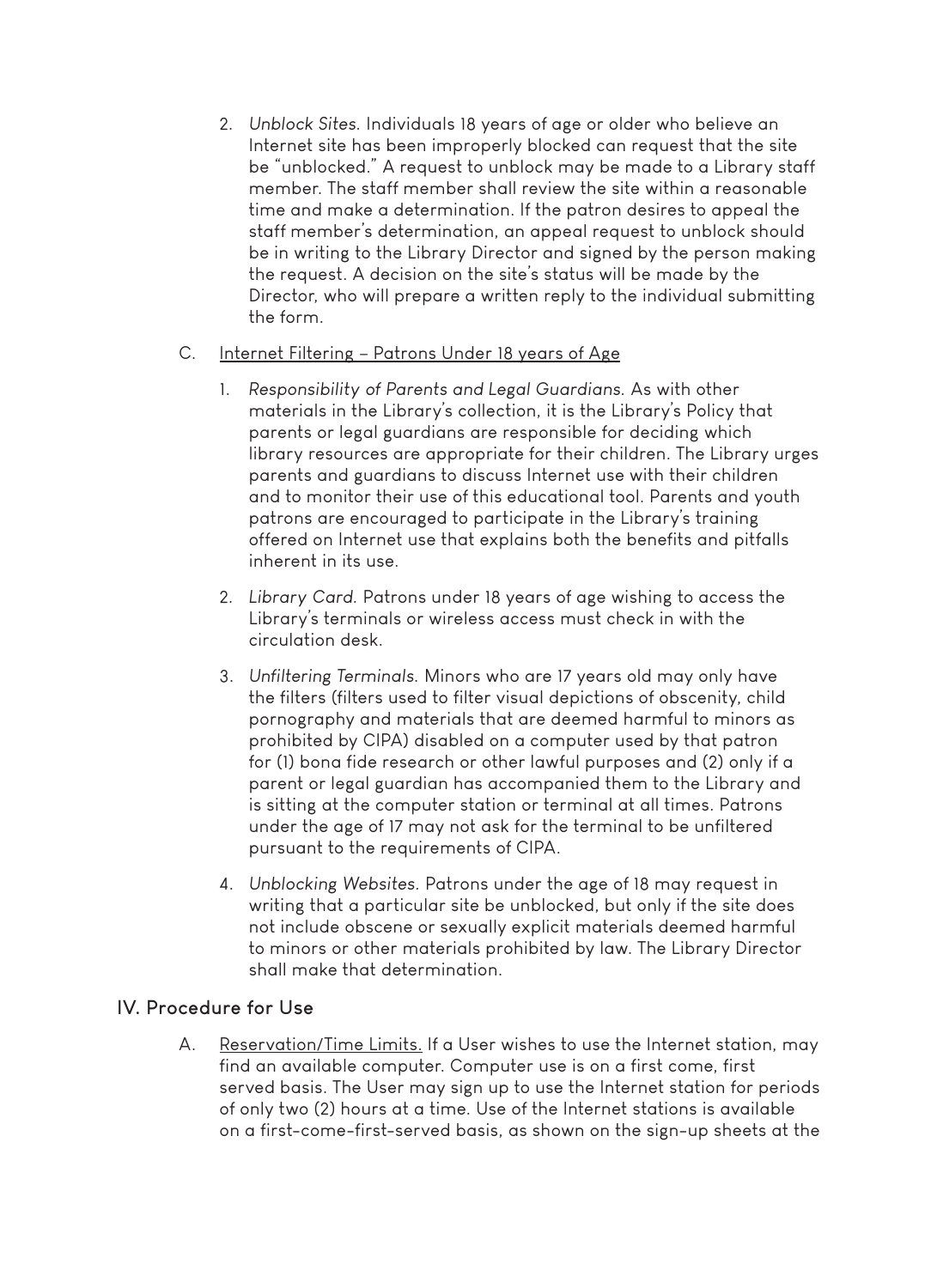Circulation Desk. If no one is waiting, the User may use the terminal for additional 15 minute increments until another User signs up to use the terminal.

B. Staff Assistance. Library staff provides limited assistance for basic start-up procedures. Several circulating books on Web searching are available.

#### **V. Acceptable Use**

All Users of the Library's Internet connection and terminals are expected to use this resource in a responsible and courteous manner, and to follow all rules and procedures as established in this Policy.

- A. Lawful Use. The Library Internet connection and terminals shall be used in a lawful manner. The Library's Internet and terminals cannot be used for any fraudulent or unlawful purpose prohibited under any applicable federal, state or local law, including, but not limited to, (1) accessing materials that can be classified as obscene or child pornography; (2) gaining unauthorized access to or use of patron information or accounts; (3) engaging in identity theft; (4) engaging in civil rights violations; or (5) monitoring or capturing information regarding individuals and their use of the computers or Internet illegally, such as by using a keylogger.
- B. Intellectual Property. Users must respect intellectual property rights and obey the copyright laws of the United States and all other intellectual property rights. Responsibility for any consequences of copyright infringement or violations of other laws or agreements lies with the User. The Library expressly disclaims any liability or responsibility resulting from such use.
- C. Use Must Not be Harmful to Minors. Michigan law prohibits Users from allowing minors access to sexually explicit materials harmful to minors. Internet Users shall also not permit any minor to view sexually explicit materials or any other materials deemed harmful to minors.
- D. Compliance with Code of Behavior. The same rules apply to the use of the Internet as with the use of any other Library materials. The Library has adopted a Patron Behavior Policy. All Internet Users must comply with the Library's Patron Behavior Policy, which shall be posted in the Library.
- E. Privacy; Unauthorized Access. Users must respect the privacy of others by not misrepresenting oneself as another User; by not attempting to modify or gain access to files, passwords or data belonging to others; and by not hacking or seeking disallowed access to any computer system via the Internet.
- F. Time Limit. Failure to leave a computer terminal upon the expiration of the allotted time is a violation of this Policy.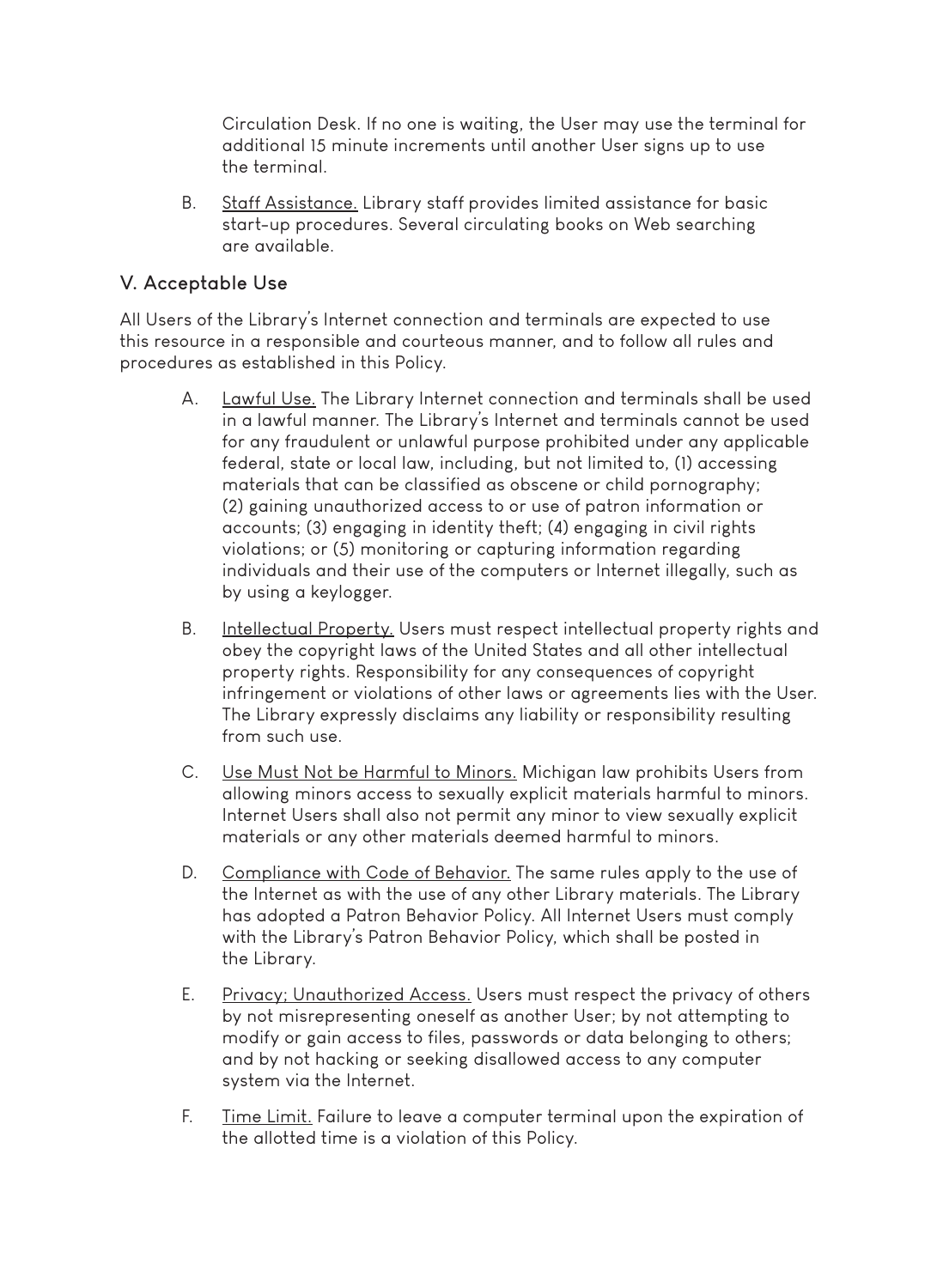- G. Reimbursement. The User shall reimburse the Library fifteen cents (\$.15) a page for black and white printing, and thirty (\$.30) a page for color printing.
- H. Personal Software Prohibited. Users shall refrain from use of personal software, the attachment of equipment to the Library's computers or networks or the modification of any operating system or network configuration. Users shall also refrain from downloading/uploading files to/from the Library's computers.
- I. System Modifications; Hardware Modifications. Users are not permitted to change the security setup, operating systems, the network configuration or any other configuration of any Library computer terminal without authorization. Users are also not permitted to add any hardware or devices to the computer terminal.
- J. Purpose; Prohibited Uses. The Library's Internet resources should be used for educational, informational and recreational purposes only. The Library's Internet Access shall not be used for personal profit or commercial activities, including the sale of goods and services or fund raising. The Library Internet is intended for information gathering only.
- K. Damage. The User shall be responsible for repayment of any costs to the Library for damage to the computer terminals or system.
- L. Terminal Use. No more than two (2) Users may sit at a terminal. No person may stand behind another person while using a terminal. Upon request, a Library staff member may approve or allow additional Users at a terminal.
- M. Chat Rooms; Instant Messaging. The use of chat rooms and instant messaging is prohibited.
- N. Personal Information; Unauthorized Release. No patron, including minors, may engage in the unauthorized disclosure, use and dissemination of personal information of any person, including minors.
- O. Saving Files and Documents. Patrons who wish to have a permanent record of their work need to save files and documents on their own portable media or may purchase a flash drive from the Library. Library computers do not allow Users to permanently save documents or personal files to the hard drive.
- P. Purposes; Prohibited Uses. The Library's Internet resources should be used for educational, informational and recreational purposes only. The Library Internet is intended for information gathering only.

#### **VI. Violations and Appeals of Internet Use Policy**

Violations and appeals of this Policy shall be processed according to the Violations Policy.